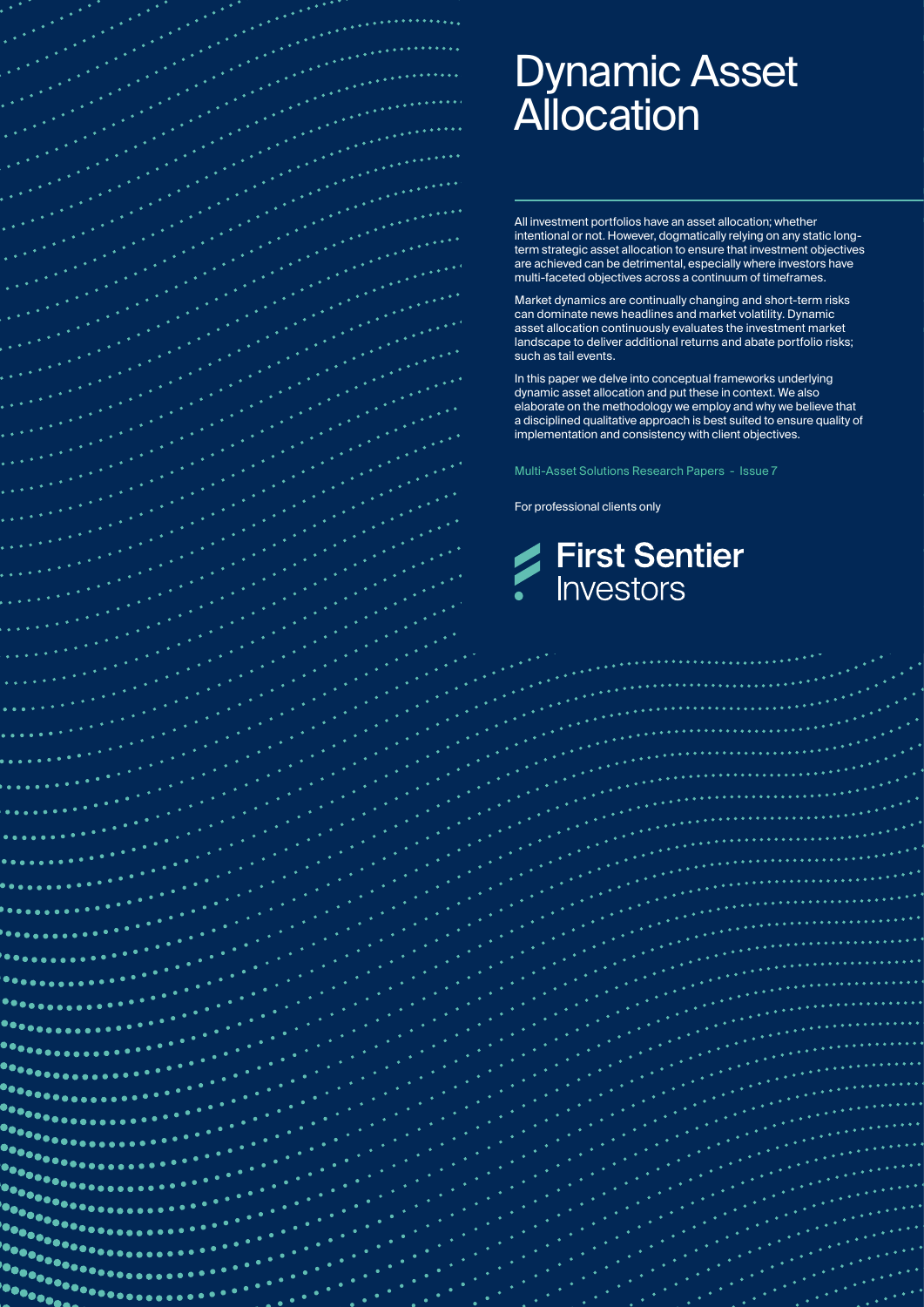# What is Dynamic Asset Allocation?

Dynamic asset allocation (DAA) describes active portfolio management from a macro, or top- down, perspective. The process aims to generate additional returns, or abate portfolio risks, by reallocating capital when capital markets deviate from 'fair value'. DAA bridges the divide from strategic asset allocation (SAA) which uses equilibrium assumptions to provide long-term policy weights by introducing a more flexible framework to increase exposure to under-valued opportunities while reducing exposure to overvalued assets.

## **Motivations**

Market dislocations across capital markets appear to be increasing in frequency. The 2008 equity and credit market meltdown provided a stark reminder to market participants of the fickleness of long-term fundamental valuations when financial markets are stressed. Contrary to stressed markets, the dot-com and Japanese real estate and stock bubbles are examples of investors' hubris when it comes to rational expectations and fair market value.

The SAA framework is ill-equipped to respond to these market dislocations due to its inherent long-term nature, whereas DAA can capture shorter-term market opportunities and market inefficiencies.

Academics and practitioners have been quick to point out the shortcomings in the efficient market hypothesis by providing evidence of temporary, or structural, mispricing by capital market participants. It would be unrealistic to assume that all investors are unconstrained and rational.

Constraints such as home biases, regulations, liquidity and cash flow requirements, supply and demand imbalances, forced hedging and behavioral biases all lead to deviations from fair-market value; creating market inefficiencies.

Numerous investment strategies have been devised and published to exploit these constraints and biases. Valuation strategies, in the broadest definition, represent the most widely understood and cited trading rationales. Academics such as Basu 1977, Rosenberg, Reid and Lanstein 1984 and Fama 1992 provided early evidence that value strategies such as buying low price-to-earnings and low book-to-market companies produce superior investment returns to their counterparts. These metrics have become common valuation jargon amongst investors. DeBondt, Werner and Thaler 1985, 1987 shows that 'losers' over the last three to five years tend to outperform past 'winners' over the following three to five years. This is commonly assumed to be due to the overreaction of market participants.

Momentum investment strategies pose the most significant challenge to the efficient market hypothesis. While hypotheses have been proposed<sup>1</sup>, no consensus has been reached as to why this investment strategy should generate 'alpha'. Over shorter time periods of up to a year Jegadeesh 1993 and Rouwenhorst 1998 provide evidence of the existence of short-term momentum returns within equities where past 'winners' continue to outperform past 'losers'. More recently Asness, Moskowitz and Pedersen 2013 expands on this research and shows evidence of value and momentum excess returns across individual stocks, equity indices, government bonds, currencies and commodities.

Capital markets are not completely efficient.

The two most commonly cited reasons that momentum generates additional returns are: 1) that it assumes additional risk; or 2) it is exploiting behavioural biases such as investor herding, overreactions and investor confirmation bias.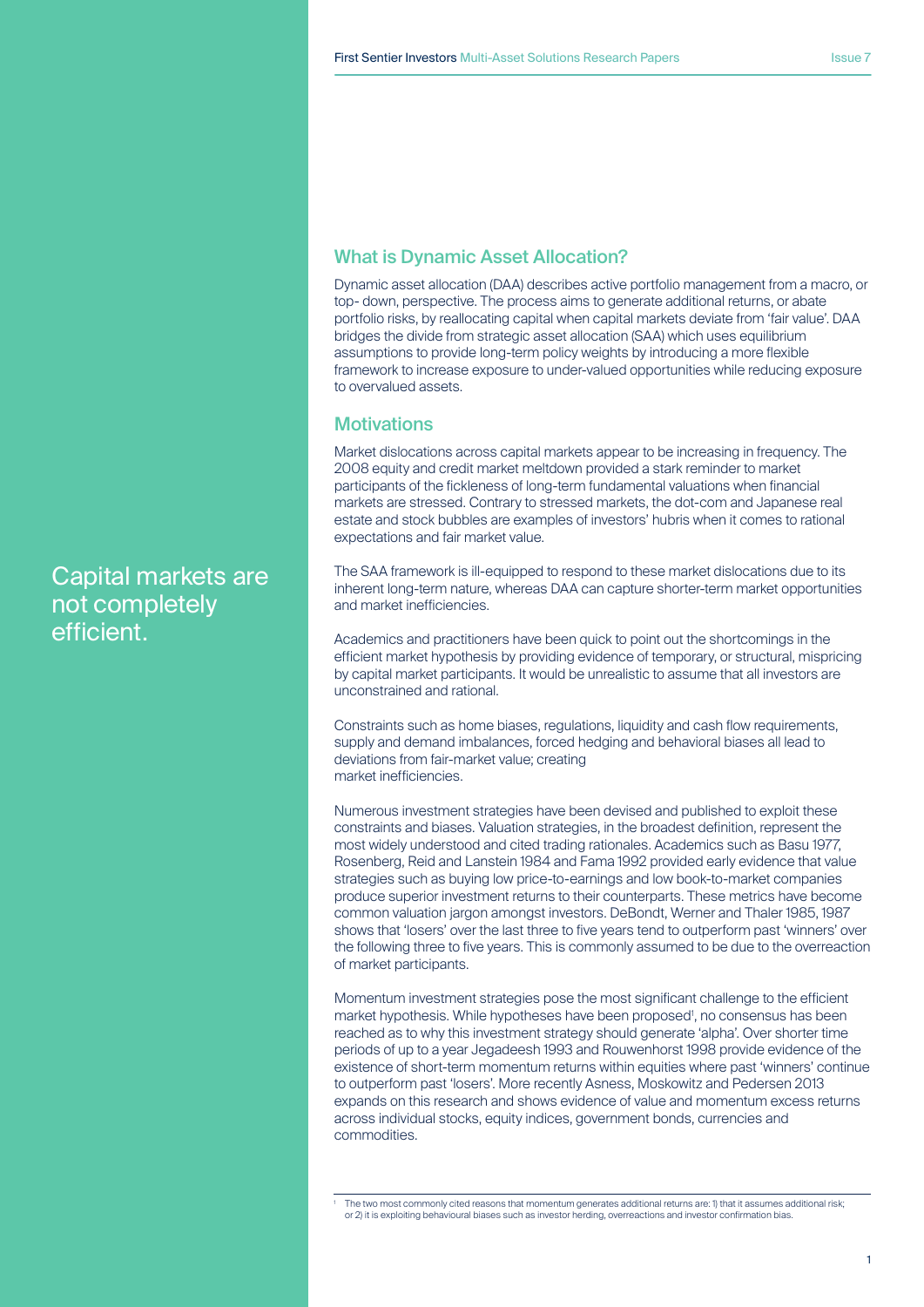The well-known and documented valuation and momentum strategies discussed above primarily relate to relative strategies within an asset class such as commodities, currencies and equities. However existing literature also provides methodologies to determine absolute return expectations. Bogle 1991, 1995 and Benson, Bortner and Kong 2011 have provided earnings and dividend valuation methods to determine the expected return from equities markets over longer-term horizons. Shiller 2000 and Campbell 2001 show how longer-term valuations (known by the moniker: cyclically adjusted price-toearnings ratio or CAPE) is useful in forecasting future stock price changes. Both of these methodologies can be utilized within DAA to determine the attractiveness of equities vs. other asset categories available.

When examining asset allocation it is also important to understand how the individual ingredients within the portfolio will perform in various market environments. This can be as simple as looking at the cross section of returns where GDP growth or inflation has been above or below the historical average. Kritzman, Page and Turkington 2012 provides a more sophisticated technique to determine regime changes<sup>2</sup> and demonstrates how this can be incorporated into a DAA process to create 'alpha'.

These studies provide examples of both top-down (asset class) and bottom-up (individual bonds, commodities, currencies or equities) market inefficiencies. Markowitz 1952 suggested that a probabilistic estimation of expected returns and volatility would be a better method of portfolio construction. So wouldn't it be optimal to incorporate all return expectations, absolute or relative, into the asset allocation of the portfolio? Being cognizant of the information contained within investment market allows for 'intelligent' portfolio positioning.

## An overlay on the long-term investment strategy

The vast majority of investors have a long-term SAA that is constructed based on their specific return objectives and risk criterion. The SAA is of fundamental importance in the determination of their portfolio's return distribution. However the long-term nature of an SAA requires long-term assumptions around return distributions. Due to lengthy forward assumptions the SAA doesn't lend itself to taking advantage of short-term opportunities. This is where a DAA process plays an integral role in achieving portfolio objectives.

DAA forms an alpha-generating and risk management component in the management of investment portfolios which complements the SAA framework. DAA can be effectively applied within the traditional benchmark-relative or objective oriented portfolios.

#### Figure 1: Investment Decision Making Hierarchy



#### Strategic Asset Allocation:

Most important contributor to long-term performance Based on total return objectives and risk tolerance

Dynamic Asset Allocation: Active management at the macro level Capture shorter-term opportunities in the markets Add value over and above the strategic allocation

#### Security Selection: Managers providing stock specific active management

Examples of regimes include growth, inflation and turbulence.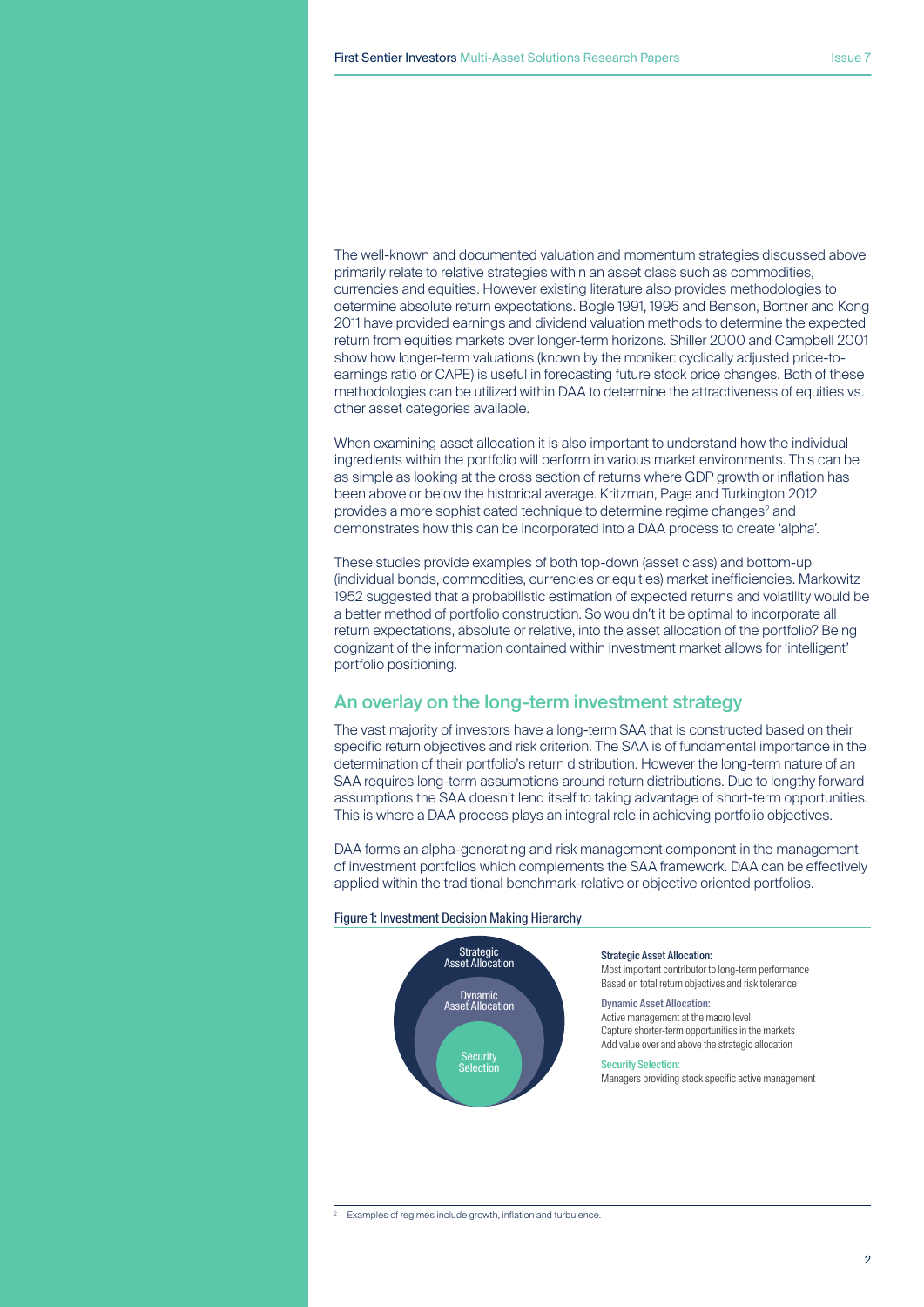DAA<sup>3</sup> refers to the investment process which seeks to generate alpha from a top-down, global, cross-asset perspective. DAA is used to make investment decisions across asset categories (e.g. equities versus bonds) and within asset categories (e.g. countries, sectors, styles, credit exposure, duration, market cap, etc.). This allows for a very wide investable universe with a multitude of investment decisions.

The typical time horizon for DAA strategies sits between one month and a year. Timeframes shorter than a month descend into high turnover trading strategies, whereas looking past the one year horizon starts to blend into medium term asset allocation. This latter point is important as there is a natural grey area between the well-defined concepts of DAA at one end, and the medium and strategic asset allocations at the other end. This makes DAA an integral part of the wider asset allocation gamut, which stretches from short-term DAA timeframes to very long term SAA and even Asset-Liability Management (ALM); the latter can have forward-looking horizons in excess of a decade. The overlap and reconciliation between the short and the long term asset allocation is addressed later in this document.

Aside from alpha generation the DAA process also serves to provide integrated risk management. The top-down perspective and the close link with the investment objectives makes DAA a natural means of integrating risk management in a manner that is highly relevant and responsive.

## Global Scope

The global scope of DAA is the principal reason that DAA is effective. Global markets are not completely efficient due to liquidity requirements, regulatory constraints, mandatory hedging and even simple home biases allow dislocations to exist and to be exploited. Moreover risk premia are not necessarily at their long-term equilibrium values at all times, opening another avenue for alpha generation.

Given the breadth and scope of the investable universe there is an ineluctable need for quantitative rigor to cover this vast expanse of assets and markets. An ancillary but nonetheless important consideration is the role quantitative analysis plays in counteracting cognitive biases that often overwhelm purely qualitative considerations.

In order to create such alpha requires both the use of macro and microeconomic inputs and their aforementioned quantitative processing. Casting the net widely also imports diversification of performance drivers into the DAA process.

Not all relevant data can be quantified and there will always be events, expectations and developments that cannot be captured by quantitative means in a timely manner, and in some cases, cannot be thusly captured at all. Purely quantitative processes are therefore susceptible to shocks and dislocations, and have had a long track record of working well for a protracted period of time before giving up all of the gains, or even more, in a short, spectacular cataclysm.

Thus an important element of a DAA process will be the economic rationale behind the quantitative processing of inputs as well as a qualitative overlay for the quantitative position output. A qualitative overlay is required for interpretation and implementation of the model output as well as taking into account regime and paradigm shifts.

<sup>3</sup> DAA can also be referred to as Global Tactical Asset Allocation (GTAA) or Tactical Asset Allocation (TAA). The moniker used for the investment process is based on the scope for implementation and the skew between return generation and risk mitigation.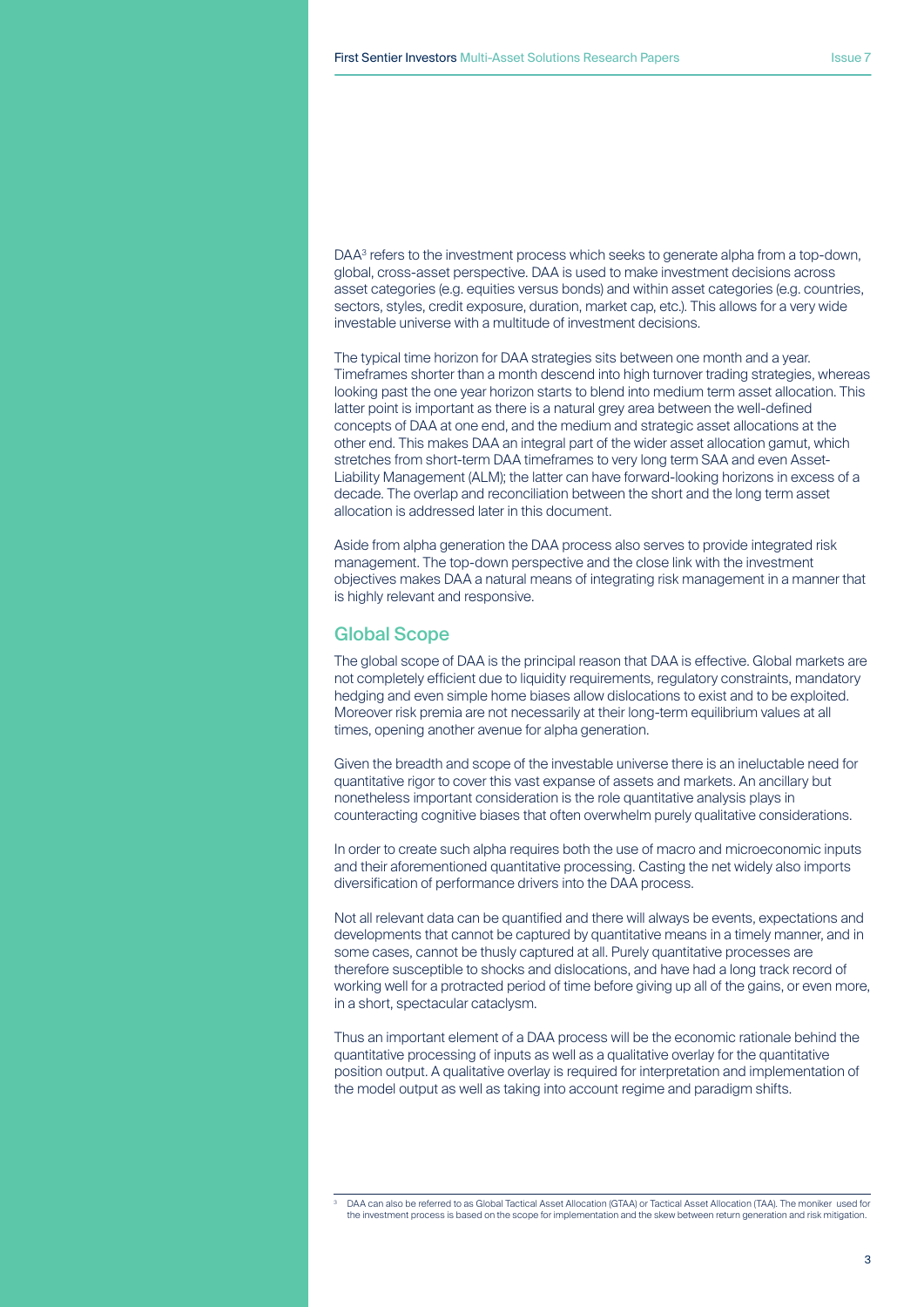# Investment Universe

The investible universe for implemented portfolios covers both liquid and illiquid assets, as the latter are often an important component of longer-term institutional portfolios. However illiquid assets are largely static long-term allocations, which are formulated within the SAA or ALM phases of the construction of an investment strategy.

- For an asset category to be used in DAA it has to fulfill certain criteria:
- It has to be sufficiently liquid to allow for relatively swift reallocations.
- Transaction costs have to be low enough not to erase the alpha potential.
- There has to be a certain discernible beta component to the asset class.

The last point is important because there is little fundamental sense to trying to allocate dynamically to hedge funds, CTAs or other alpha-streams. If such funds are market neutral and run accordingly then the alpha stream they deliver should be uncorrelated to capital markets, and also show no autocorrelation<sup>4</sup>. For asset categories such as bonds, commodities, currencies and equities there are well documented reasons as to why a structural beta could and should exist, and moreover we can implement such beta exposure relatively easily and cost effectively<sup>5</sup>. Figure 2 shows the investible universe grouped conceptually by liquidity and beta.



Figure 2: Dynamic Asset Allocation Zone

The "DAA Zone" is depicted in the upper right of Figure 2 where we see the confluence of high liquidity, modest trading costs and structural beta.

Stale pricing within hedge funds often does result in a significant autocorrelation, but that is a topic unto itself.

<sup>5</sup> Implementation will be dependent on the portfolio objectives and constraints. Deeply liquid and cost effective futures contracts are available for government bonds, individual commodity exposures and country equity allocations.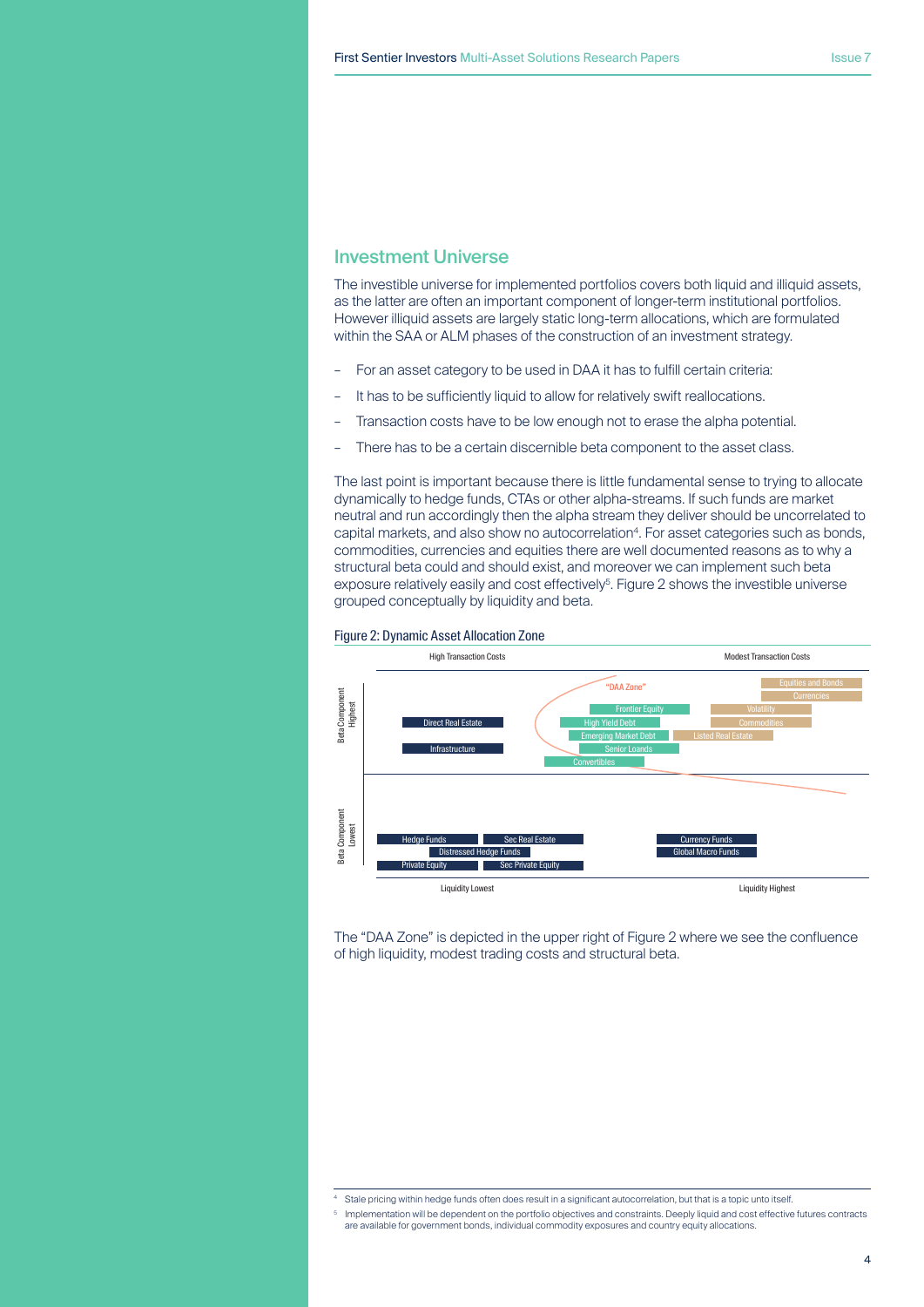# Dynamic to Medium Term Allocations

Before we delve into the DAA process we need to address the interaction between the longer end of the DAA time horizon and the progression into SAA. There is no clear boundary between the two. However the grey area in the centre is an important facet in successfully meeting longer term investment objectives. Any investment strategy must be aligned with the longer term strategy of the portfolio so the day-to-day management of portfolios must be aligned to the longer-term SAA. As part of our process we use our proprietary Long-Term Asset Return Model (LTARM)<sup>6</sup> which provides stochastic estimates of distributions of risk premia for various asset classes. By using the setting of a longer term economic climate with broad parameters for macro developments allows abstraction from having to provide point estimates for expected returns and instead can model the environment more broadly, taking into account its sensitivities and correlations. Although investors may use their own methodology for setting long-term return expectations and risk premia; or may utilize the expertise of their investment consultant.

While the primary purpose of the LTARM is providing expected return assumptions for construction of an SAA it also provides an output for use in portfolio management. The LTARM estimates for longer term equilibria are based on rational expectations. For instance a fair valuation of the equity risk premium depends on the discounted future cash flows, dividend payments, earnings growth and macroeconomic factors that also have an influence. However we can also input intermediate assumptions which are blended into equilibrium expectation to bridge investment horizons between DAA and SAA.

# Investment Process

DAA processes can be solely qualitative or quantitative; or a combination of both. Relying on a qualitative or quantitative process has benefits and deficiencies. For example qualitative processes have the advantage of being able to incorporate changing paradigms, but are susceptible to cognitive biases. Whereas quantitative processes provide numerical evidence of historical results, but they require careful formulation to ensure that the results are not the outcome of data mining.

At this stage of the paper we delve into our DAA investment process. Our approach consists of qualitative idea generation which are discussed and investigated, and, where possible, quantitatively substantiated.

<sup>&</sup>lt;sup>6</sup> See Baars, Kocourek, van der Lende and Somaia (2013) for a description of the Long Term Asset Return Model (LTARM).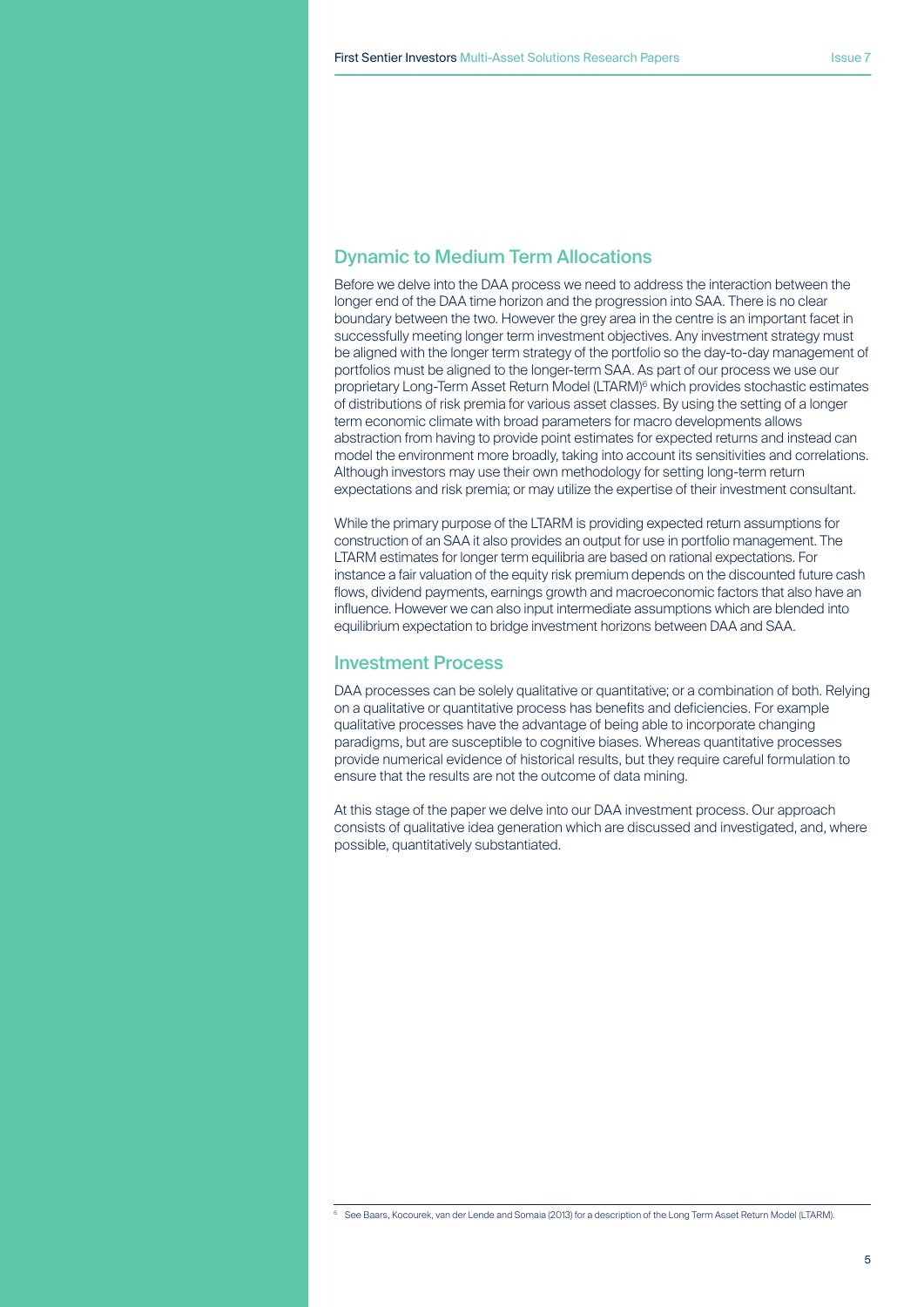There are three major components to the investment process, with their respective sub-components:

## 1. Investment Signal Generation

- a. research to identify new alpha sources
- b. testing to assess their solidity
- c. validation to decide on the inclusion of potential new alpha sources
- d. continual validation and enhancement

## 2. Portfolio Construction

- a. volatility scaling of a signal-based quantitative model portfolio
- b. "Common Sense Overlay" to include qualitative insights

### 3. Quality Control

- a. risk management
- b. performance attribution

Figure 3 shows the interaction between these components and we shall address them in turn.

#### Figure 3: Dynamic Asset Allocation Process



Qualitative ideas are quantitatively validated where possible.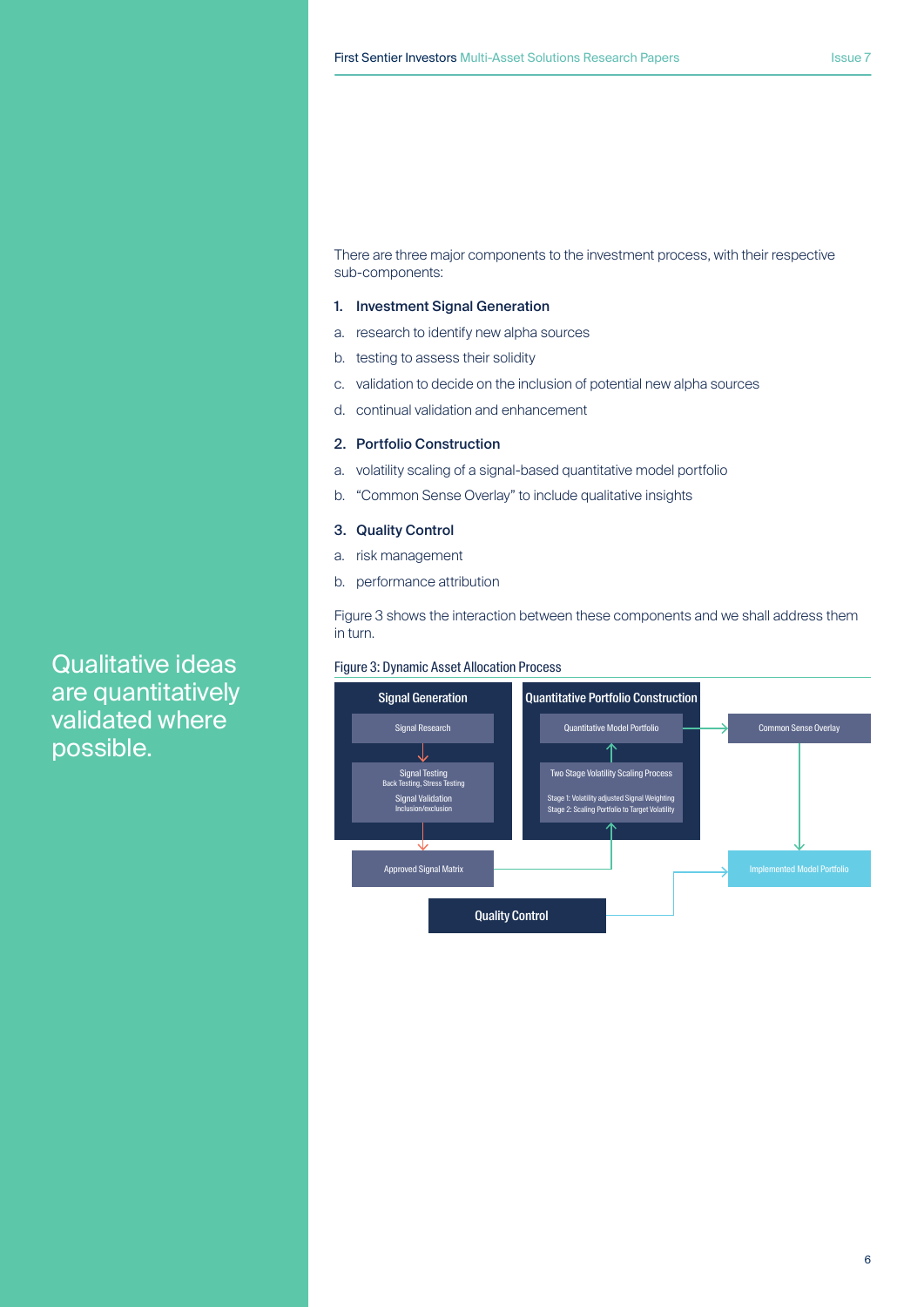# 1. Investment Signal Generation

Investment signal generation requires idea innovation. So the first step in the investment process is qualitative. For any investment signal there needs to be a fundamental investment rationale to the signal, be it in the form of market linkages and dynamics, economic factors or academic literature. This requirement exists to avoid spurious correlations being mistaken for causal effects. Investment signals in our parlance are quantitatively measurable attractiveness indicators within a specified investable universe. For instance, this could be in its simplest form a listing of equity markets by country and ranked by trailing price-to-earnings ratios as suggested by Basu 1977. While this could potentially be a signal, it would be a naïve one in its current form as it would lend itself to structural positions'. Typically to find an investment signal that produces alpha it requires a more robust rationale. The attractiveness ranking generated by a signal is updated periodically (typically weekly or monthly), depending on the underlying frequency of the data, and is then grouped according to rank<sup>8</sup>.

A notional long/short portfolio is created out of these groups, with one group being the long positions, another group being the shorts. An example, using sample data from the aforementioned example of equities markets ranked by trailing price-to-earnings ratios, is shown in Table 1.

### Table 1: Attractiveness Ranking Example

|                       |                       |            | Data as of DD-MM-YYYY   | Price-to-Earnings Valuation - Developed Markets Equities |                     |                               |
|-----------------------|-----------------------|------------|-------------------------|----------------------------------------------------------|---------------------|-------------------------------|
| Rank                  |                       | Weight     | Weight<br><b>Change</b> | <b>Rank</b><br><b>Change</b>                             | <b>Signal Value</b> | <b>Signal Value</b><br>Change |
| 1                     | Greece                | 11.11%     | 0.0%                    | $\theta$                                                 | 5.85                | 0.050                         |
| $\overline{2}$        | Russia                | 11.11%     | 0.0%                    | $\overline{0}$                                           | 6.10                | $-0.050$                      |
| 3                     | <b>Czech Republic</b> | 11.11%     | 0.0%                    | $\overline{0}$                                           | 10.00               | 0.200                         |
| $\overline{4}$        | <b>Turkey</b>         | 11.11%     | 0.0%                    | $\overline{0}$                                           | 10.10               | 0.050                         |
| 5                     | Hungary               | 11.11%     | 0.0%                    | $\overline{0}$                                           | 10.40               | 0.100                         |
| $6\phantom{1}$        | China                 | 11.11%     | 0.0%                    | $\overline{0}$                                           | 10.75               | $-0.150$                      |
| $\overline{7}$        | <b>Hong Kong</b>      | 11.11%     | 0.0%                    | $\overline{0}$                                           | 11.85               | $-0.100$                      |
| 8                     | Singapore             | 11.11%     | 0.0%                    | $\overline{0}$                                           | 12.80               | 0.050                         |
| $\overline{9}$        | Norway                | 7.41%      | 1.9%                    | $\overline{0}$                                           | 13.50               | 0.100                         |
| 10                    | Poland                | 3.70%      | $-1.9%$                 | $\overline{0}$                                           | 13.60               | 0.200                         |
| $\tilde{\phantom{a}}$ |                       |            |                         |                                                          |                     |                               |
| 23                    | Portugal              | $-1.85%$   | 0.0%                    | $-1$                                                     | 17.35               | $-0.300$                      |
| 24                    | South Africa          | 0.00%      | 0.0%                    | $+1$                                                     | 17.35               | 0.150                         |
| 25                    | Denmark               | $-3.70%$   | 1.9%                    | $\overline{0}$                                           | 17.85               | $-0.050$                      |
| 26                    | Canada                | $-5.56%$   | $-1.9%$                 | $\overline{0}$                                           | 18.20               | 0.250                         |
| 27                    | France                | $-11.11\%$ | 0.0%                    | $\overline{0}$                                           | 18.35               | 0.150                         |
| 28                    | Finland               | $-11.11\%$ | 0.0%                    | $\overline{0}$                                           | 18.85               | 0.250                         |
| 29                    | Spain                 | $-11.11\%$ | 0.0%                    | $-2$                                                     | 19.10               | $-0.150$                      |
| 30                    | <b>US</b>             | $-11.11\%$ | 0.0%                    | $-2$                                                     | 19.20               | $-0.100$                      |
| 31                    | Australia             | $-11.11\%$ | 0.0%                    | $+2$                                                     | 19.25               | 0.150                         |
| 32                    | Switzerland           | $-11.11\%$ | 0.0%                    | $+2$                                                     | 19.45               | 0.200                         |
| 33                    | Mexico                | $-11.11\%$ | 0.0%                    | $\overline{0}$                                           | 19.80               | 0.050                         |
| 34                    | Italy                 | $-11.11\%$ | 0.0%                    | $\overline{0}$                                           | 20.80               | $-0.650$                      |

<sup>7</sup> Structural positions resulting from this signal would likely include a tilt to emerging markets vs. developed markets as well as lower allocations to countries that have large weightings to sectors with higher price-to-earnings ratios such as healthcare.

<sup>&</sup>lt;sup>8</sup> Examples of grouping methods include percentile (e.g. quartiles or quintiles), "top/bottom n," or manually created ranking-groups.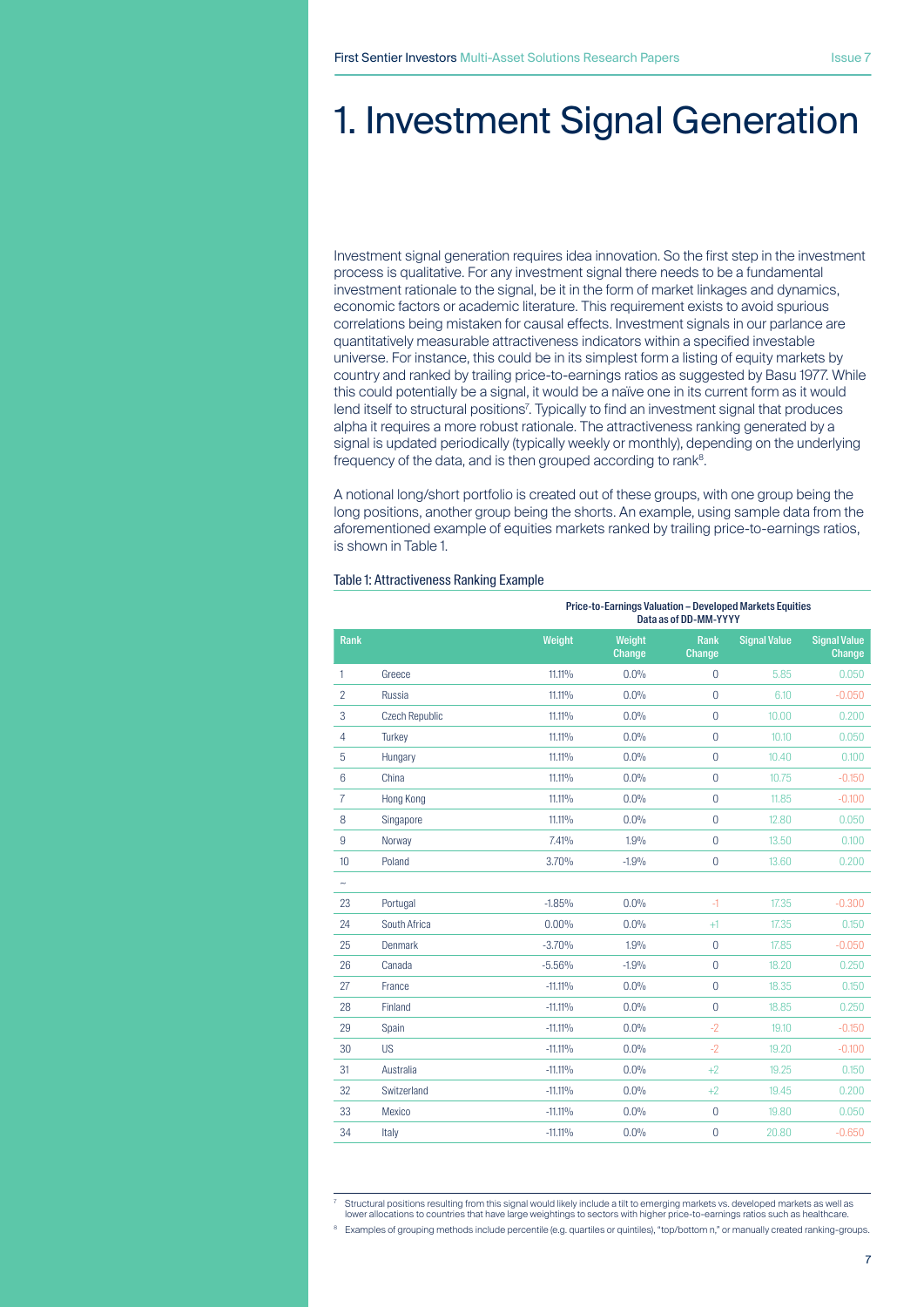The robustness of the investments signal's qualitative rationale is of utmost importance. The process of signal validation should allow the assessment of validity, stability and robustness of the signals in a backtesting environment. For an investment signal to be accepted into the investment process the most important element is the qualitative fundamental investment rationale. Without a sound fundamental rationale a signal should not be included in the investment process; regardless of the performance in backtesting or within sample. Once the signal's rationale has been endorsed the signal is quantitatively validated on the following criteria:

- Reasonably consistent performance historically, either throughout history or within well-defined sub-periods, with statistically highly significant positive performance.
- It has to be stable in its performance in the sense that the performance needs to be harvested over time, rather than coming in massive one-off spurts.
- It has to be robust with regard to its construction parameters. For instance, a signal that works well on a 4-week time frame should also work somewhat well on a 3-week and 5-week time frame.
- The resulting allocation should avoid structural positions and biases; a model that always underweights Japanese equities may not be providing information that could not have been gleaned from the input directly.
- Equally the performance generated should not come from a small subset of asset categories but from the universe as a whole.
- All performance numbers need to be evaluated after trading costs.
- Behavior under multiple stress<sup>9</sup> tests needs to be robust.

A signal has to typically go through a number of discussions in which further refinements are proposed and investigated. Before any investment signal is included in the investment process a peer review will be conducted to validate all data sources and outcomes.

To avoid excessive conceptual or methodological concentrations of signals they are categorized into thematic sets. The objective is to diversify signals across the thematic sets to glean diversified information and to avoid any style biases. Thematic sets include:

- Valuation: how expensive or cheap is the instrument?
- Carry: structural asset pricing differentials created by forced hedging and supply demand imbalances.
- Momentum: trending epochs have persistence.
- Macro: supply and demand, structural drivers of asset class valuations.
- Technical: volatilities, correlations, liquidity, turbulence, brittleness.

Reviewing signals within the investment process is as important, if not more so, than new signal discovery. The investment signal's performance and risk metrics, along with performance attribution, is reviewed for the universe of signals. This helps provide indications for which investment signals may need to be formally reviewed for potential removal from the alpha generation set. Mere periods of underperformance typically would not warrant removal from the investment process as every investment signal will have periodic performance drawdowns; this is mitigated by having a diversified set of investment signals. The main criteria for a signal to be removed from the investment process are:

- Switch in economic/market regimes to an environment in which the signal has historically performed poorly.
- Significantly different behavior by the signal relative to its own history, but both backtested and realized. If the signal is no longer responding to its fundamental underlying drivers this may indicate that a structural change has occurred in the markets invalidating the signal's investment rationale.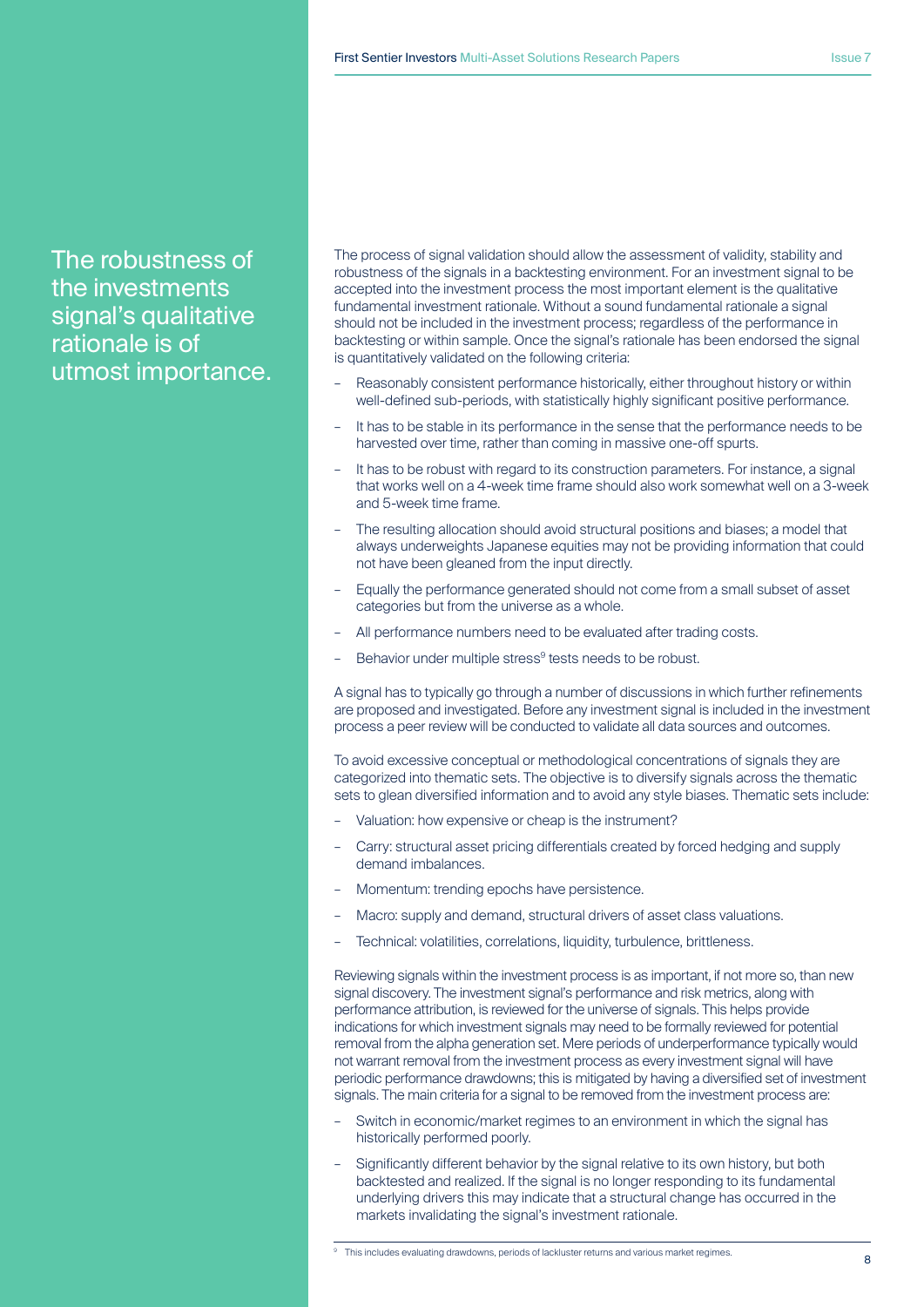# 2. Portfolio Construction



In order to blend the signals into an overall portfolio the signals are normalized for volatility, such that no single signal is dominant in terms of risk contribution while also ensuring that all signals are represented in the final portfolio. Each of the approval signals Si generates its own long/short portfolio  $P_1$  which is then scaled to unit volatility. This allows for the creation of the overall model long/short portfolio  $P_{total}$  which is the sum of the individually scaled portfolios  $P_p$  and which can be scaled in a second step to the desired target volatility (see Figure 4)<sup>10</sup>.

Figure 5 shows an illustrative example<sup>11</sup> of signal weights when they are scaled<sup>12</sup> by minimum volatility and volatility-adjusted signal portfolio. Within our investment process we utilize volatility adjusted weights to ensure that all investment signals are represented within the portfolio; which aims to maximize the information content.

<sup>&</sup>lt;sup>10</sup> In the purest sense this would be an implementable long/short portfolio, potentially highly leveraged. In practice it can also become a relative overweight/underweight portfolio with an overall tracking error rather than a volatility target.

<sup>11</sup> Within a robust investment process each asset category would require multiple investment signals.

<sup>&</sup>lt;sup>12</sup> Potential weighting methodologies for investment signals include minimum volatility, volatility adjusted weights, minimum conditional value at risk, equal risk weight and equal principal component weightings.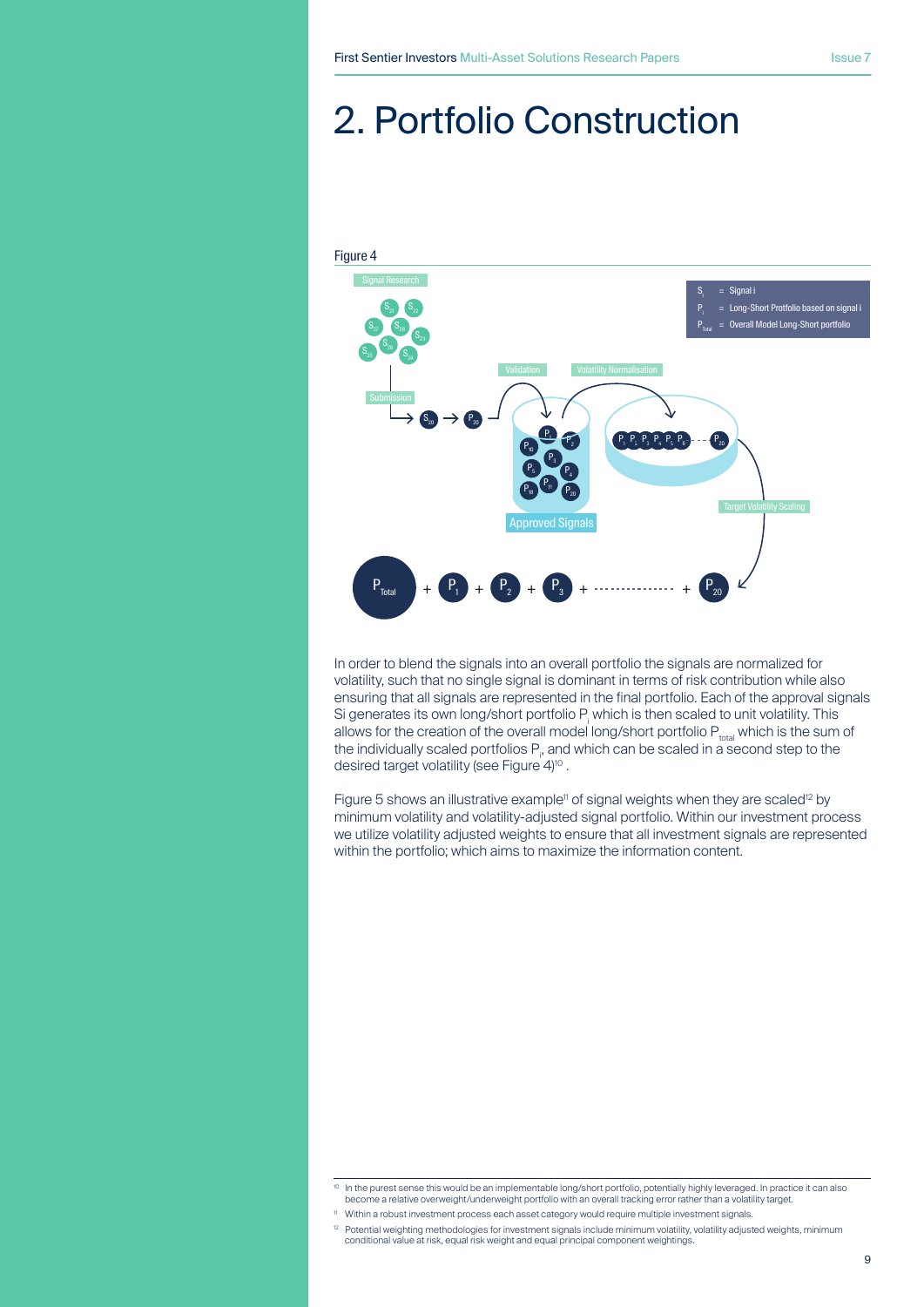

#### Figure 5: Signal Weighting Methodologies



As can be seen in the charts above the two risk weighting methodologies result in differing portfolio compositions over time. Minimum volatility weights are more responsive to changing correlation structures; whereas volatility adjusted weights remain more stable. In Figure 5 the bond and currency signals receive larger weightings due to the lower volatility of their return profiles, while the commodity equity signals have low weights in the portfolio due to the high volatility of their performance.

A critical step in portfolio construction is the qualitative overlay. As we described previously, there are many non-quantifiable considerations that need to be taken into account when constructing portfolios. On the other hand investment decisions must be made with discipline and due consideration. In order to override the quantitative signal output qualitative views have to be time sensitive, relevant and significant. Each of these criteria will have to be continually defended if an investment position or investment signal is to be overwritten due to qualitative views. This avoids complacency and anchoring biases. The final DAA portfolio, with all relevant quantitative and qualitative input combined will have to satisfy the relevant risk parameters before implementation.

**Qualitative** investment views are overlaid on the model portfolio.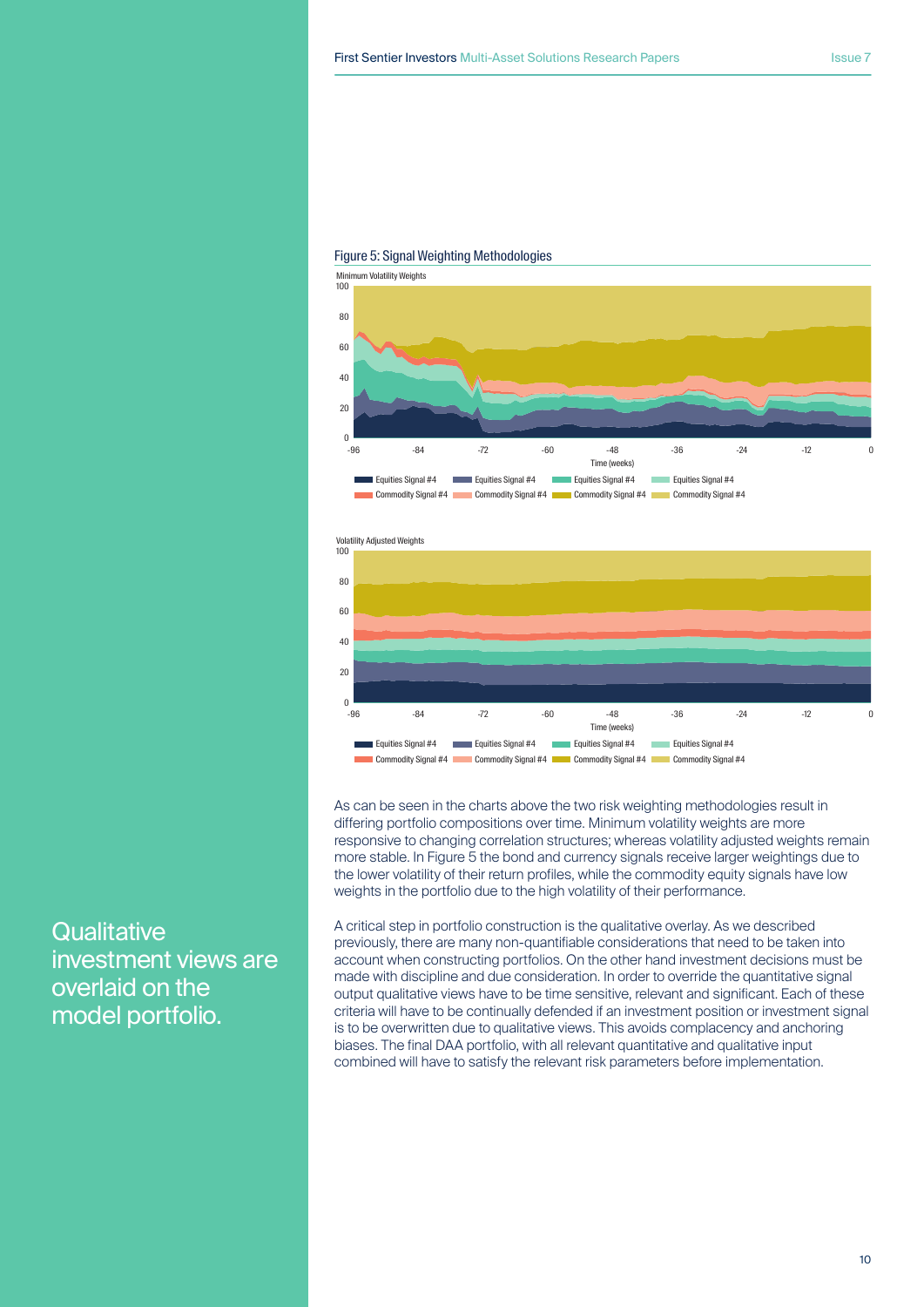# 3. Quality Control

Quality control covers a range of processes and tools that are used to ensure optimal translation of quantitative outputs into client portfolios. Efficient implementation is a crucial element of any investment decision. As different portfolios will have different beta exposures, constraints and liquidity requirements implementation is qualitative in nature. The most suitable instrument for implementation will be based on the portfolio constraints, risks involved (such as counterparty and other risks in addition to market risks) and the cost of using each instrument (both explicit and implicit). Criteria for choosing which instruments to use depend on the portfolio and any client restrictions, but liquidity, trading and other costs play a major role in determining the efficiency of any allocations. Market conditions, term structures, pricing variables such as implied volatilities are also inputs in our decision making as to which instruments, being either physical or derivatives, are chosen.

Quality control is a continuous process which covers a variety of activities. These activities broadly fall into the category of risk management, implementation or performance attribution and measurement. The key objective is to ensure that realized performance at all times is within expectations based on market conditions and consciously chosen portfolio positioning13.

## **Summary**

As the outlook for investment markets is continuously changing, investors need to ensure that they maximize the likelihood that they will meet their investment objectives. DAA takes into account the current state of investment markets and uses a structured approach to evaluate opportunities using fundamental investment rationales.

DAA is a natural extension of an SAA process as it aims to generate additional returns, and act as an ongoing risk control, by reallocating capital when capital markets deviate from 'fair value'. The quality control process also ensures that performance contributions and attribution are closely monitored to ensure that the portfolio allocations behave as intended. Any deviations can prompt a review of the assumptions used in the SAA process.

We believe that using a disciplined DAA process over time produces superior risk-adjusted investment outcomes, which complements the SAA, increasing the likelihood of achieving the portfolio's investment objectives.

<sup>13</sup> Inconsistencies in realized portfolio performance vs. investment signal performance can be due to portfolio restrictions, constraints or differences in implementation methodologies such as cash vs. synthetic.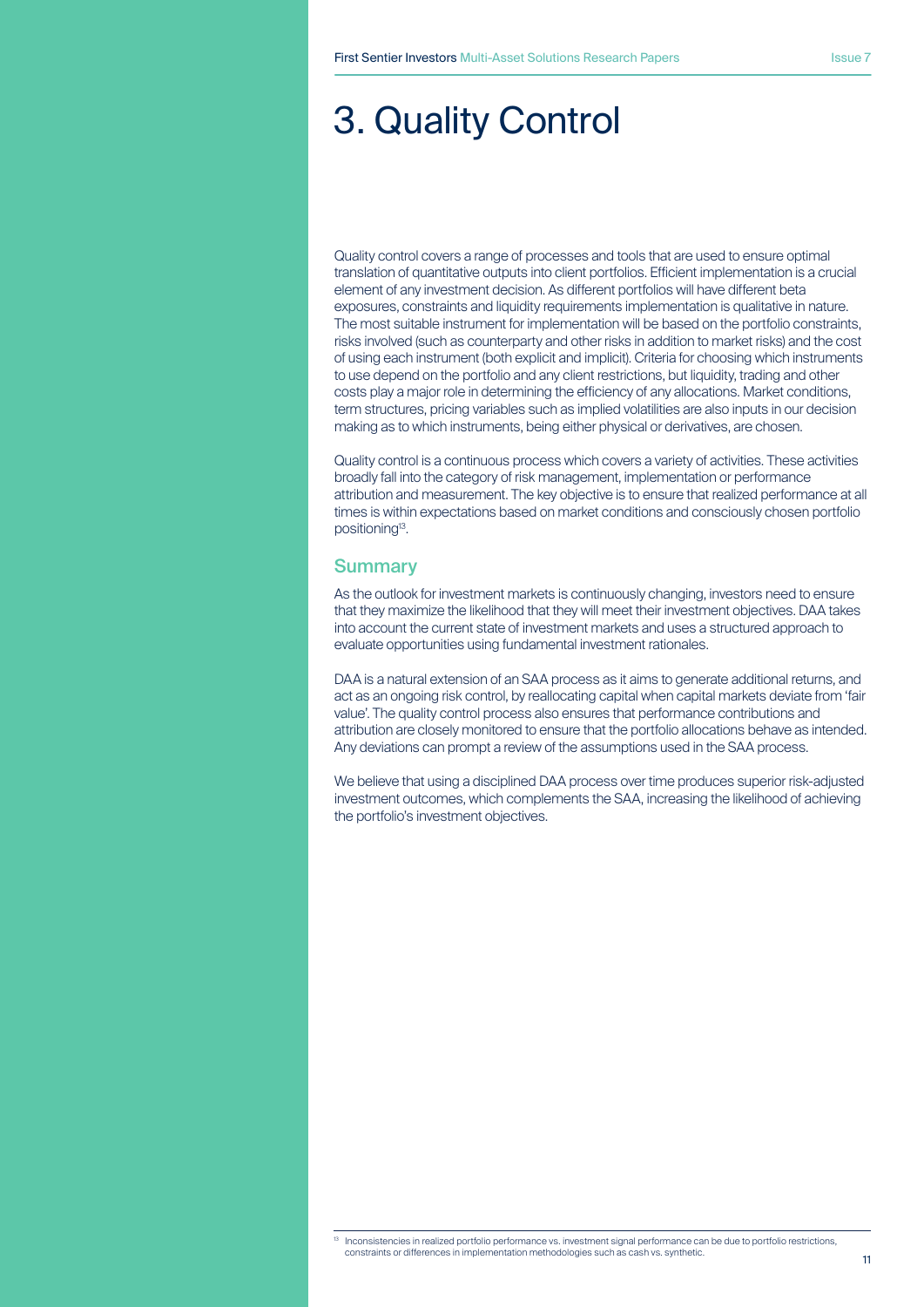## **References**

Asness, Clifford S, Tobias J. Moskowitz, and Lasse H. Pedersen, "Value and Momentum Everywhere", Journal of Finance no. 3 (2013), 929-986.

Baars, Jan, Petr Kocourek, Epco van der Lende and Kej Somaia. "Strategic Asset Allocation", First Sentier Investors Multi-Asset Research Papers, no.6 (2013).

Basu, S. "Investment performance of common stocks in relation to their price earnings ratios: A test of the efficient market hypothesis", Journal of Finance no. 32 (1977), 663-682.

Benson, Earl D, Ben D. Bortner, and Sophie Kong, "Stock Return Expectations and P/ E10", The Journal of Portfolio Management no. 38 (2011), 91-99.

Bogle, John C. "Investing in the 1990s" The Journal of Portfolio Management no. 17 (1991), 5-14.

Bogle, John C. "The 1990s at the Halfway Mark" The Journal of Portfolio Management no. 21 (1995), 21-31.

Campbell, John and Robert Shiller. "Valuation Ratios and the Long-Run Stock Market Outlook: An Update" Cowles Foundation Discussion Paper no. 1295, (2001).

DeBondt, Werner F. M, and Richard H. Thaler. "Does the stock market overreact?", Journal of Finance no. 40, (1985) 793 -805.

DeBondt, Werner F. M, and Richard H. Thaler. "Further evidence on investor overreaction and stock market seasonality", Journal of Finance no. 42, (1987) 557-581.

Fama, Eugene F., and Kenneth R. French. "The cross-section of expected stock returns", Journal of Finance no. 47, (1992) 427–465.

Jagadeesh, Narasimhan, "Evidence of predictable behavior of security returns", Journal of Finance no. 45 (1993), 65-91.

Kritzman, Mark, Sebastien Page, and David Turkington. "Regime Shifts: Implications for Dynamic Strategies", Financial Analysts Journal 68 no. 3 (2012) 22-39.

Markowitz, Harry. "Portfolio Selection", Journal of Finance 7 no. 1 (1952): 77-91.

Rosenberg, Barr, Kenneth Reid, and Ronald Lanstein. "Persuasive evidence of market inefficiency", The Journal of Portfolio Management no. 11 (1984), 9-17.

Rouwenhorst, K. Geert. International momentum strategies, Journal of Finance no. 53, (1998) 267–284.

Shiller, R. Irrational Exuberance. Princeton: Princeton University Press, (2000).